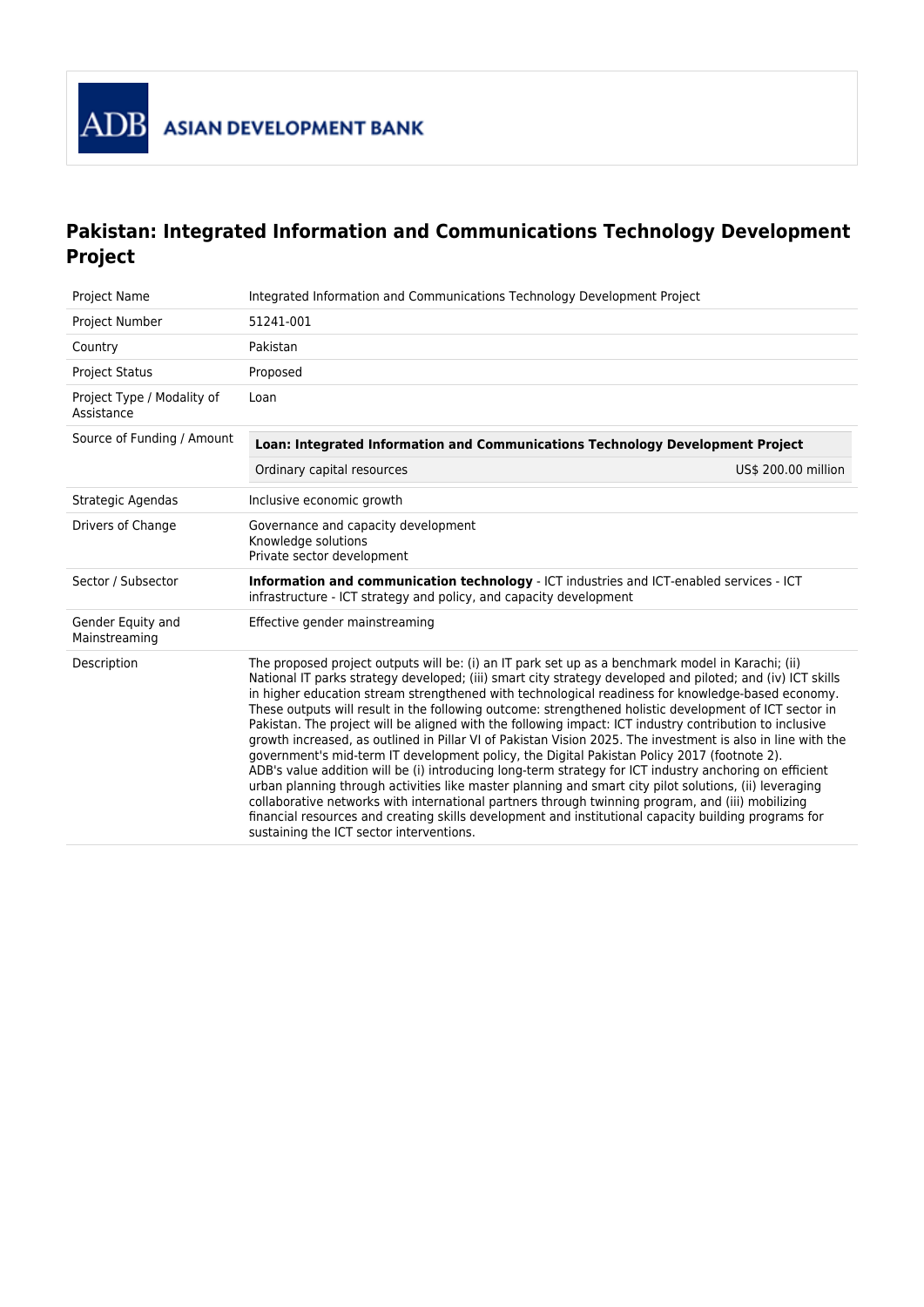Project Rationale and Linkage to Country/Regional Strategy

The government of the Islamic Republic of Pakistan has envisaged the information and communications technology (ICT) industry as a key driver for innovation, economic competitiveness, and greater social inclusion. Through Pakistan Vision 2025, the government seeks to lay the foundation of a knowledgebased economy by promoting efficient, sustainable, and effective ICT initiatives through synergic development of industry and academic resources. Due to the large youth bulge in its demographic profile, Pakistan has strong digital potential to develop a knowledge-based industry fostering innovation and modern entrepreneurship. As per the draft Digital Pakistan Policy 2017, Pakistan currently has about 2,000 ICT companies and call centers and more than 300,000 English speaking information technology (IT) professionals. More than 20,000 IT graduates and engineers are being trained each year.

The ICT industry in Pakistan is constrained by the absence of a holistic system that operates in an end to end manner. The constraints can be attributed to: (i) inadequacies in policy frameworks, (ii) poor infrastructure and facilities, and (iii) weak institutional capacity. The national ICT policy needs further work to address fundamental issues in the ICT industry such as

(i) facilitating private sector participation through devising incentive schemes and creating enabling facilities such as IT Parks to address structural issues including security-related matters, (ii) developing appropriate engagement model to undertake ICT initiatives that benefits multiple sectors, and (iii) developing a long term prioritized investment framework. In parallel, the policy initiatives need to be supported with skills building, creation of an IT park, and master planning smart city solutions. Due to these constraints, the current demographic profile has not been effectively channelized, less jobs are created, and the potential for female workforce has not been effectively tapped. The problem tree details the core problem, causes, and effects.

The current young population coupled with English-speaking workforce and a vibrant ICT industry environment would provide huge opportunities for Pakistan to increase exports in software product development and servicing. According to the Pakistan Software Export Board estimates in 2015, the ICT industry has recorded \$560 million in export revenue. A study by Forester, sponsored by World Bank (2009), suggested that export revenues of \$6 billion could be achieved by 2020, if the following areas of interventions are implemented: (i) infrastructure development, (ii) skills development, (iii) coordinated brand development, (iv) developing financing, and (v) alleviating security issues for providing safe working environment. However, proper large-scale infrastructure must be established to provide the enabling platform. Female participation in the workforce through IT industry will greatly inspire the work potential of half of the country's population. Proactive participation in the ICT-enabled global value chain will raise Pakistan's prospect to leverage international investments in the China Pakistan Economic Corridor with ICT infrastructure as one of the key areas.

These interventions will be predominately located in urban centers of Pakistan. Pakistan's cities contribute 78% to the country's GDP, and the urban population is expected to grow from the current 40% to 50% by 2025. With increased urban expansion, there is an additional demand created for delivery of public services with effective urban planning and governance. The government is committed to address the issues through smart city solutions, which will enhance the delivery of integrated public services to citizens through innovative use of ICT solutions and platforms (footnote 1). This requires a calibrated approach starting with development of a national master plan for smart cities. Further undertaking limited smart city pilots will provide insights to IT requirements applicable to the country's context. It will also propel need for more ICT services and contribute to appropriate usage of facilities created by the project.

| Impact                | ICT industry contribution to inclusive growth increased (Pakistan Vision 2025).                                                                                                                                                                |  |  |
|-----------------------|------------------------------------------------------------------------------------------------------------------------------------------------------------------------------------------------------------------------------------------------|--|--|
| Outcome               | Strengthened holistic development of ICT sector in Pakistan.                                                                                                                                                                                   |  |  |
| Outputs               | IT park set up as a benchmark model in Karachi.<br>National ICT strategic framework developed.<br>Smart city strategy developed and piloted.<br>ICT skills in higher education stream for technological readiness for knowledge based economy. |  |  |
| Geographical Location | Karachi                                                                                                                                                                                                                                        |  |  |

## **Safeguard Categories**

| Environment              |   |
|--------------------------|---|
| Involuntary Resettlement |   |
| Indigenous Peoples       | ๛ |

## **Summary of Environmental and Social Aspects**

Environmental Aspects

Involuntary Resettlement

Indigenous Peoples

**Stakeholder Communication, Participation, and Consultation**

During Project Design

During Project Implementation